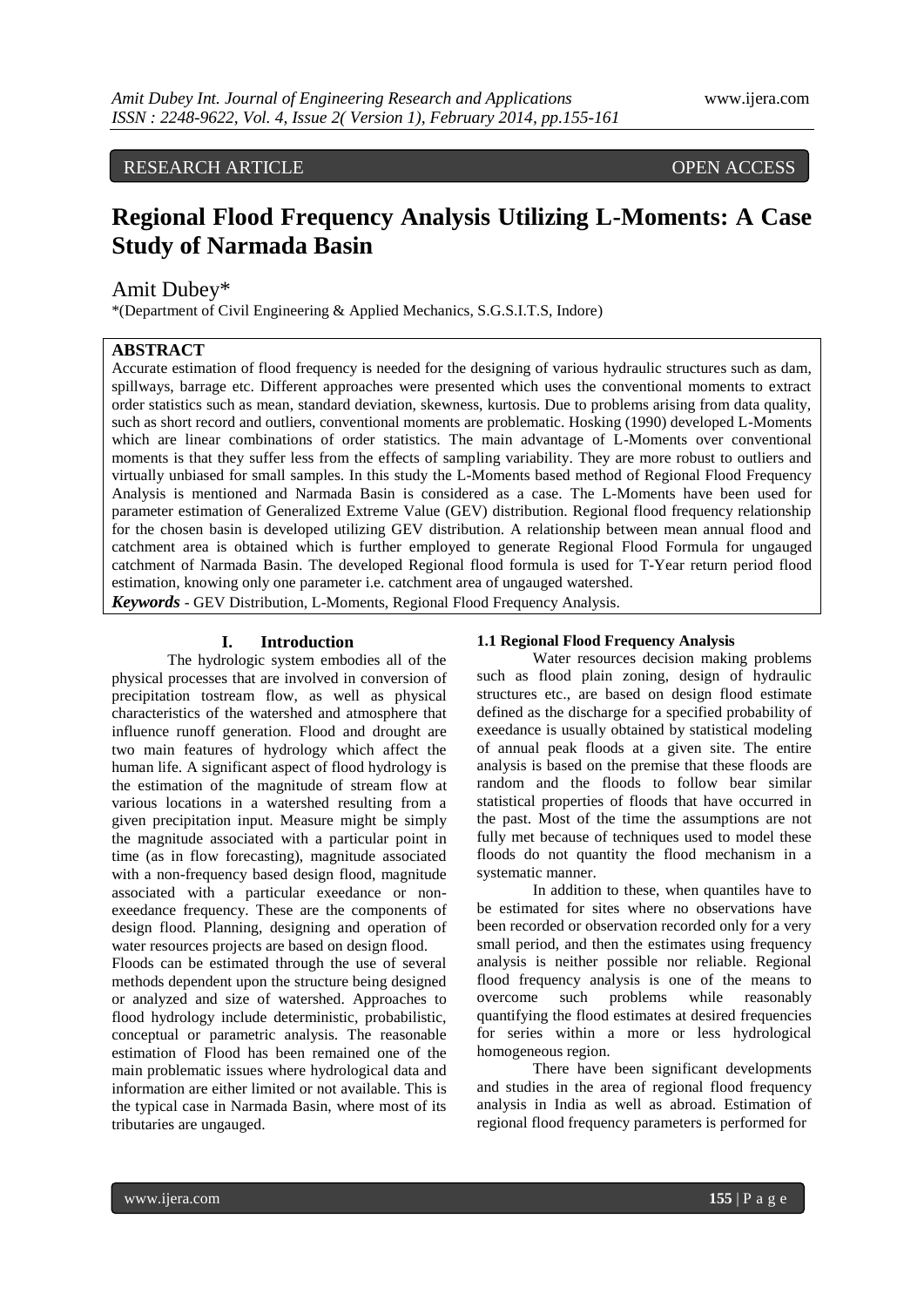a specific site for two reasons:

**1).** Because of the sample variations present in short hydrologic records, frequency estimates of rare events based on at site frequency analysis are subjected to large error and thus un reliable. This error can be reduced by combining data from many more sites.

**2).** There are many more sites in the same region where the hydrologic data are not available but design flood estimates are needed for the design of small structure. In such a situation regional flood frequency analysis helps in transferring the knowledge from gauged sites to ungauged sites.

#### **1.2 Literature Review**

As per literature review, it can be revealed that a number of techniques viz., Index Flood Method, N.E.R.C Method, Multiple Regression method for Regional Flood Frequency Analysis have been attempted by various investigators. Regional Flood Frequency Analysis using L-Moments had been proposed by many researchers in foreign catchments. In Indian catchments, not many studies on Regional Flood Frequency Analysis using L-Moments are reported with due emphasis. Some of the research work carried out by the investigators on Regional Flood frequency analysis utilizing L-Moments are Saf (2009), NIH Roorkee (1997-98), Eslamian and Feizi (2006), Lim and Voeller (2009), Chavoshi and Sulaiman (2009) etc. As reported by many researchers the Regional Flood Frequency Analysis using L-Moments performs better than other techniques, it is therefore employed in the present study to develop Regional Flood Frequency Relationships for an Indian catchment.

#### **1.3 Objectives of the Study**

The main objectivesof the study are as follows:

**1).** Development of Regional Flood Frequency relationship using L-Moments based GEV Distribution.

**2).** Development of Regional relationship between mean annual peak flood and physiographic characteristics for estimating the mean annual peak flood for the ungauged catchments of Narmada Basin.

**3).** Coupling the relationship between mean annual peak flood and physiographic characteristicswith the L-Moments based regional flood frequency curve of GEV Distribution for developing the Regional Flood Formula.

## **II. Study Area**

The Narmada Basin located in central India has been selected as the study area in present study. The Narmada Basin covers an area of 98796 sq. km and is located between longitudes  $72^032'E$  to  $81^045'$ E and latitudes  $21^{\circ}20'$  N to  $23^{\circ}45'$ N. The major part of the basin lies in Madhya Pradesh State while a small part of it lies in the states of Maharashtra and Gujrat. The Basin is bounded on north by Vindhyas, on th east by the Maikala Range, on the south by Satpura and on the west by Arabian Sea. The Narmada river is the largest river in India flowing east to west. Itsrises in the Amarkantak Plateau of Maikala range in the Shahdol district of Madhya Pradesh at an elevation of 1057 meters above mean sea level at a latitude  $22^040'$  north and a longitude of  $81<sup>0</sup>45'$  east. The river travels a distance of 1,312 km before it falls into Gulf of Cambay in the Arabian Sea near Bharuch in Gujarat. The first 1,079 km of its run are in Madhya Pradesh and Maharashtra. The last length of 159 km lies in Gujarat. The river has 41 tributaries in all, each having catchment area of more than 500 sq.kms out of these 41 tributaries 22 are on Southern bank and 19 on the Northern side. 39 tributaries are situated in M.P. and 2 are in Gujarat. Among all tributaries the "Hiran" is the longest having length of 188 kms. and the Tawa has largest catchment area 6067 sq.kms. The major left side tributaries are Burhner, Banjar, Hiran, Sher, Shakkar, Dudhi, Tawa, Ganjal, ChhotaTawaKundi, Goi. The major right side tributaries are Hiran, Tedoni, Barna, Kolar, Maan, Uri, Hatni, Orsang. The temperature of the basin touches a maximum of  $48^{\circ}$ C in the month of May while minimum of  $1.7^{\circ}$ C is recorded in the month of December. The average relative humidity value is very low in dry weather being 12% and is maximum in the monsoon season with value of 87.5%. The estimated average Rainfall of the basin is 1245mm. The monsoon rainfall from June to September is 92% of the annual rainfall.

# **III. Data Availability**

The annual peak flood series data varying over the period 1970 to1987 for 16 gauging sites of Narmada Basin are available for the study. The range of annual peak flood data, record length for various catchments, and catchment area for various catchments are summarized in TABLE 1.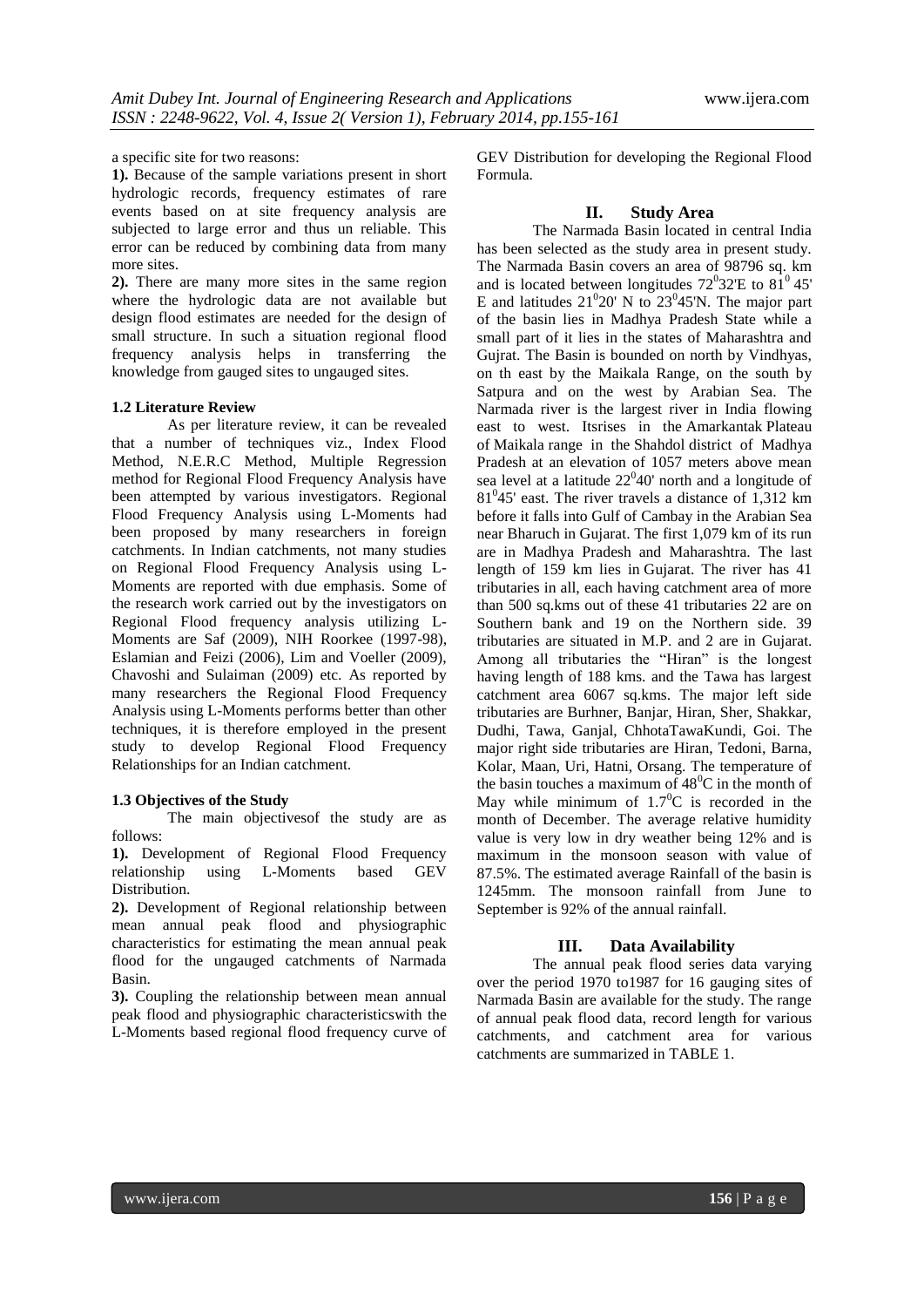| Table 1. Data Available for the study |                        |                                     |                                                     |                                                           |  |  |
|---------------------------------------|------------------------|-------------------------------------|-----------------------------------------------------|-----------------------------------------------------------|--|--|
| S. No.                                | <b>Gauging Station</b> | <b>Catchment Area</b><br>(Sq. Kms.) | <b>Length of Record</b><br><b>Available (Years)</b> | <b>Range of Annual Peak flood</b><br>series data (Cumecs) |  |  |
| 1                                     | Mannot                 | 4300                                | 12                                                  | 960-6180                                                  |  |  |
| $\overline{2}$                        | Jamtara                | 17157                               | 17                                                  | 2299.8-21355                                              |  |  |
| 3                                     | Barmanghat             | 26458                               | 17                                                  | 1992-20658.2                                              |  |  |
| 4                                     | Sandia                 | 33953.5                             | 12                                                  | 3850-16500                                                |  |  |
| 5                                     | Hoshangabad            | 44548                               | 16                                                  | 5853.6-33592.8                                            |  |  |
| 6                                     | Handia                 | 54027                               | 12                                                  | 3600-26240                                                |  |  |
| 7                                     | Mandleshwar            | 72809.3                             | 17                                                  | 9979-46000                                                |  |  |
| 8                                     | Mohgaon                | 4661                                | 12                                                  | 691.8-9000                                                |  |  |
| 9                                     | Hriday Nagar           | 3770                                | 12                                                  | 502-2492.7                                                |  |  |
| 10                                    | Belkheri               | 1508                                | 12                                                  | 84.5-6500                                                 |  |  |
| 11                                    | Gadarwara              | 2270                                | 12                                                  | 724-3030                                                  |  |  |
| 12                                    | Rajghat                | 77674.1                             | 17                                                  | 9600-56610                                                |  |  |
| 13                                    | Garudeshwar            | 87892                               | 17                                                  | 7707-49500                                                |  |  |
| 14                                    | Bagratawa              | 6018                                | 12                                                  | 299-25574                                                 |  |  |
| 15                                    | Chhidgaon              | 1729                                | 12                                                  | 197.9-4470                                                |  |  |
| 16                                    | Ginnore                | 4815.7                              | 17                                                  | 1026-12157.8                                              |  |  |

## **Table 1. Data Available for the study**

## **IV. Methodology**

The methodology [1,2] used in the present study for the development of Regional Flood Formula, for the estimation of flood values at different return period using L-Moments based GEV Distribution is discussed as under:

#### **4.1 L-Moments Calculation for Data Sample**

In order to calculate the L-Moments for data sample, firstly 16 gauging sites of Narmada Basin is  $b_0 = \sum_{j=1}^{n} x_j / n^{-1}$ 

$$
b_{r} = n^{-1} \sum_{j=r+1}^{n} (j-1)(j-2)...(j-r) x_{j} / (n-1) (n-2)...(n-r)
$$

It is the combined form their respective forms are as given :

$$
b_1 = n^{-1} \sum_{j=2}^{n} (j-1) x_j / (n-1)
$$
  

$$
b_2 = n^{-1} \sum_{j=3}^{n} (j-1)(j-2) x_j / (n-1) (n-2)
$$

 $b_3 = n^{-1} \sum_{i=4}^{n} (j-1)(j-2)(j-3)$  x<sub>j</sub> / (n-1) (n-2) (n-3)

selected and annual peak flood data at each gauging site , having record length varying from 12 to 17 years, is utilised in L-Moments calculation at each gauging site.

Probability Weighted moments defined by Greenwood et al. (1979) are the precursors of L-Moments. Sample probability weighted moments computed from data values  $x_1, x_2, x_3, \ldots, x_n$  arranged in ascending order as given :

Where,  $b_0$ ,  $b_1$ ,  $b_2$ ,  $b_3$  are the sample probability weighted moments,  $x_j$  is the annual peak flood value at  $j<sup>th</sup>$  observation, n is no. of observations record length.

The first four L-Moments are given as:

 $l_1 = b_0$  (1)

 $l_2 = 2b_1 - b_0$  (2)  $l_3 = 6b_2 - 6b_1 + b_0$  $(3)$ 

$$
13 = 30b2 - 30b1 + b0 \t\t(3)14 = 20b3 - 30b2 + 12b1 - b0 \t\t(4)
$$

The first L-Moment  $(l_1)$  is the measure of mean and second L-Moment  $(l_2)$  is measure of dispersion. Third and Fourth L-Moments are  $l_3$  and  $l_4$ respectively.

L-Moment ratios such as L-CV, L-Skewness, L-Kurtosis are defined as following :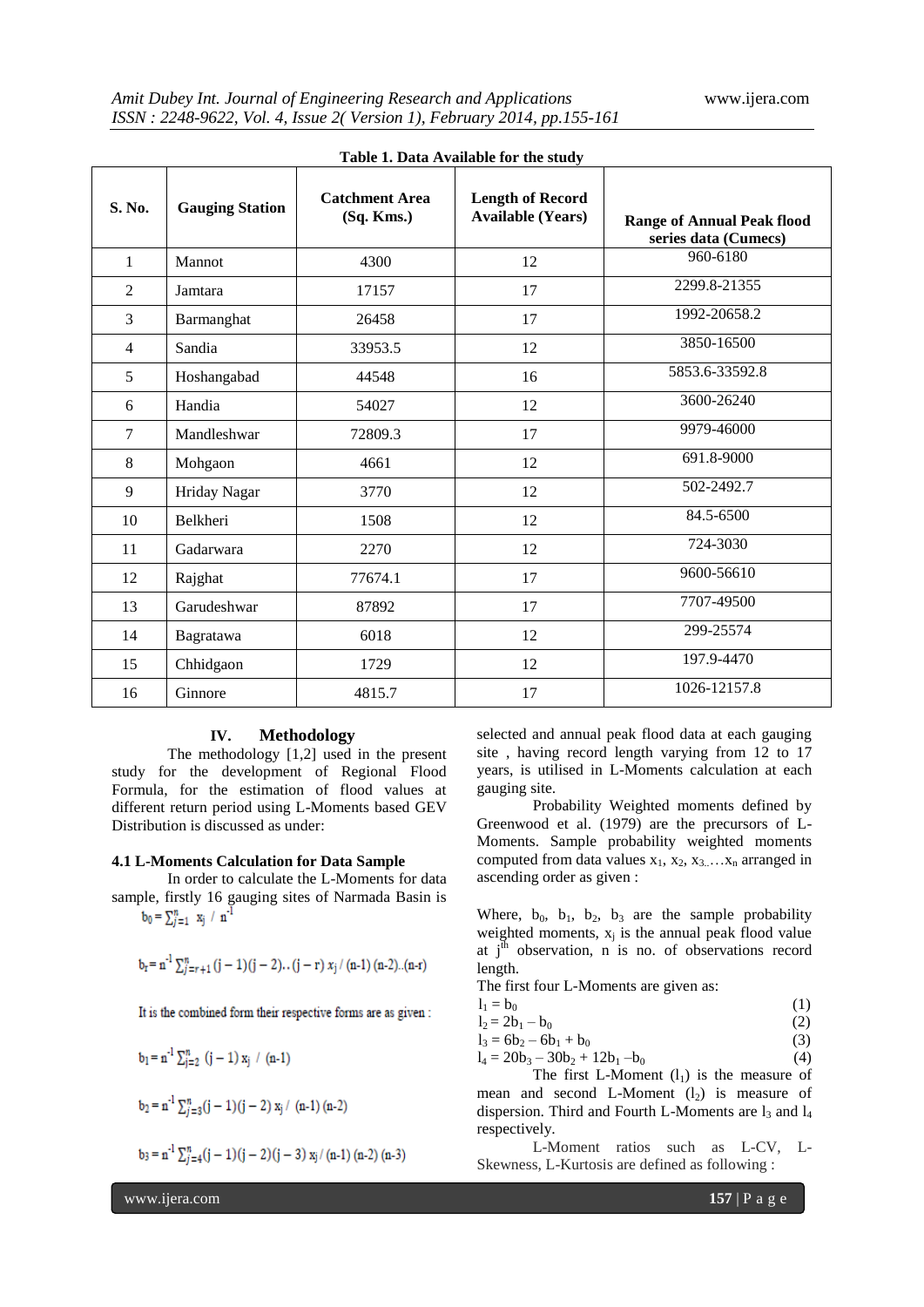L-Coefficient of Variation (L-CV), (t) =  $l_2$  /  $l_1$ L-Coefficient of Skewness (L-Skewness),  $(t_3) = l_3 / l_2$ 

L-Coefficient of Kurtosis (L-Kurtosis),  $(t_4) = l_4 / l_2$ 

 $t_3$  is L-Skewness, is a measure of degree of symmetry of a sample. Symmetric distributions have  $t_3 = 0$  and its value lies between -1 and +1.

 $t_4$ is L-Kurtosis, is a measure of peakedness or the flatness of the frequency distribution near its centre.

After the calculation of L-Moments for each gauging site, Regional L-Moments are evaluated. Regional L-Moments are evaluated by taking the weighted average of the L-Moments of the group of gauging

sites. Where,  $n(i)$  is the record length of  $i<sup>th</sup>$  site, N is total number of sites:

Regional 
$$
l_1 = \sum_{i=1}^{N} n_{(i)} \, l_1^{(i)} / \sum_{i=1}^{N} n_{(i)}
$$

\nRegional  $l_2 = \sum_{i=1}^{N} n_{(i)} \, l_2^{(i)} / \sum_{i=1}^{N} n_{(i)}$ 

\nRegional  $l_3 = \sum_{i=1}^{N} n_{(i)} \, l_3^{(i)} / \sum_{i=1}^{N} n_{(i)}$ 

\nRegional  $l_4 = \sum_{i=1}^{N} n_{(i)} \, l_4^{(i)} / \sum_{i=1}^{N} n_{(i)}$ 

| Table 2.L-Moments and L-Moments Ratios for each Gauging Site |  |  |
|--------------------------------------------------------------|--|--|
|--------------------------------------------------------------|--|--|

| S.No.          | <b>Gauging Station</b> | $\mathbf{l}_1$ | $\mathbf{l}_2$ | $l_3$      | $\mathbf{l}_4$ | t                                      | $t_3$                   | $t_4$      |
|----------------|------------------------|----------------|----------------|------------|----------------|----------------------------------------|-------------------------|------------|
| 1              | <b>MANNOT</b>          | 3120.2         | 1169.55        | 69.86      | 249.15         | 0.37483<br>$\mathcal{D}_{\mathcal{L}}$ | 0.164                   | 0.213      |
| $\overline{2}$ | <b>JAMTARA</b>         | 8631.711       | 3352.84<br>5   | 689.373    | 277.935        | 0.38843<br>3                           | 0.205<br>6              | 0.082<br>9 |
| 3              | <b>BARMANGHAT</b>      | 9704.1         | 3371.78<br>4   | 409.308    | $-396.096$     | 0.34746                                | 0.121<br>4              | $-0.117$   |
| $\overline{4}$ | <b>SANDIA</b>          | 9451.25        | 2634.65        | 431.636    | $-37.08$       | 0.27876<br>2                           | 0.163<br>8              | $-0.014$   |
| 5              | <b>HOSHANGABAD</b>     | 18638.75       | 4881.99<br>6   | 391.586    | 161.356        | 0.26192                                | 0.080<br>$\mathfrak{D}$ | 0.033<br>1 |
| 6              | <b>HANDIA</b>          | 15901.35       | 3740.59<br>2.  | $-205.596$ | 436.502        | 0.23523                                | $-0.055$                | 0.116      |
| 7              | <b>MANDLESHWAR</b>     | 23766.51       | 5680.71        | 483.697    | 15.931         | 0.23902<br>2                           | 0.085                   | 0.002<br>8 |
| 8              | <b>MOHGAON</b>         | 2655.73        | 1273.57        | 612.07     | 335.07         | 0.47955<br>6                           | 0.480<br>6              | 0.263<br>1 |

| S.No. | <b>Gauging Station</b> | $l_1$     | $\mathbf{l}_2$ | $l_3$      | $l_4$      | t        | $t_3$    | $t_4$   |
|-------|------------------------|-----------|----------------|------------|------------|----------|----------|---------|
| 9     | <b>HRIDAY NAGAR</b>    | 1484.16   | 366.92         | $-10.26$   | 23.62      | 0.247224 | $-0.028$ | 0.0644  |
| 10    | <b>BELKHERI</b>        | 1683.525  | 808.329        | 284.583    | 331.099    | 0.480141 | 0.3521   | 0.4096  |
| 11    | <b>GADARWARA</b>       | 1869.86   | 734.446        | $-338.968$ | 144.926    | 0.392781 | 0.4615   | 0.1973  |
| 12    | <b>RAJGHAT</b>         | 27207.294 | 6361.206       | 356.058    | 1330.086   | 0.233805 | 0.056    | 0.2091  |
| 13    | <b>GARUDESHWAR</b>     | 24967.835 | 6685.493       | 939.095    | 678.893    | 0.267764 | 0.1405   | 0.1015  |
| 14    | <b>BAGRATAWA</b>       | 5752.83   | 2970.47        | 1701.45    | 1576.37    | 0.516349 | 0.5728   | 0.5307  |
| 15    | <b>CHHIDGAON</b>       | 1864.6    | 808.92         | 131.71     | 32.77      | 0.43383  | 0.1628   | 0.0405  |
| 16    | <b>GINNORE</b>         | 4264.658  | 1267.442       | 619.598    | $-152.378$ | 0.297197 | 0.4889   | $-0.12$ |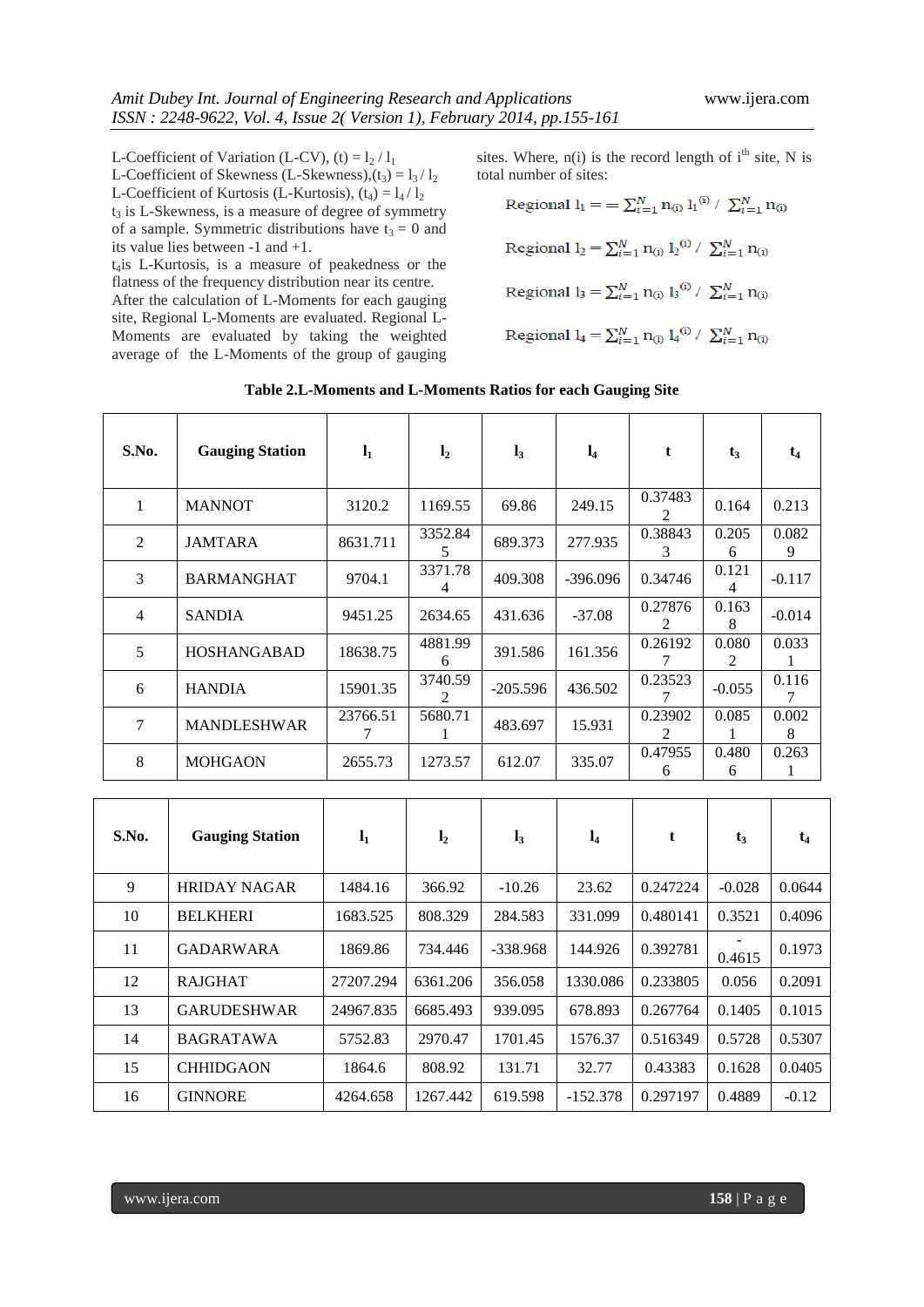#### **4.2 Estimation of Parameters of GEV Distribution**

The GEV distribution is a generalized three parameter distribution proposed by Jenkinson (1955). Its theory and application are reviewed by Flood Studies Report prepared by N.E.R.C (1975). The cumulative density function F(x) for GEV Distribution is expressed as :

$$
F(x) = EXP. - [1-k \{(x-u)/\alpha\}]^{1/k}
$$
 (5)

Where, u is the location parameter,  $\alpha$  is the scale parameter, and k is the shape parameter.

The probability distribution function of GEV Distribution is given as :

f (x) = α<sup>-1</sup> [ 1-k {(k-u)/α } ]<sup>(1/k)-1</sup> . EXP. [- {1-k(x-u)/α  $\lambda^{1/k}$  $1/k$ ] (6)

For the estimation of parameters of GEV Distribution i.e. u,  $\alpha$ , k, following relationships are utilized as proposed by NIH, Roorkee (1997-98) given as :

$$
z = (2/3 + t_3) - (\log 2/\log 3)
$$
 (7)  
1 - 7.9500 + 2.0554<sup>2</sup> (9)

$$
k = 7.8590 z + 2.9554 z2
$$
  
\n
$$
l_2 = \alpha (1 - 2k) \Gamma 1 + k / k
$$
 (8)

 $l_1 = u + \alpha (1-2^{-k}) \Gamma 1+k / k$  (10)

#### **4.3 Development of Regional Flood Frequency Relationship**

After the estimation of parameters of GEV Distribution, flood frequency relationship for a region is developed. The form of regional frequency relationship is expressed as :

$$
Z_{\text{T}} = Q_{\text{T}} / \square = u + \alpha Y_{\text{T}} \tag{11}
$$
  
When  $Q_{\text{t}}$  is the T year return period fixed estimate.

Where,  $Q_T$  is the T year return period flood estimate,  $\Box$  is the mean annual peak flood,  $Y_T$  is the reduced variate corresponding to T year return period.

The GEV reduced variate  $Y_T$  can be expressed as a function of return period T as:

 $Y_T = [1 - {ln (1 - 1/T)}^k] / k$  (12) Where, T is return period, k is shape parameter of GEV Distribution.

 $Q_T$  /  $\Box$  values are evaluated for different return periods, then  $Q_T / \Box$  values are plotted against reduced variate values. The curve which is plotted is called Regional Growth Curve.

#### **4.4 Development of Relation between Mean Annual Flood and Catchment Area**

For the estimation of T year return flood at a site, the estimate for mean annual peak flood required. For the gauged catchments such estimates can be obtained based on the at site mean of annual maximum peak flood data. However, for ungauged catchment at site mean cannot be computed in absence of flow data. In such a situation, a relationship between mean annual peak flood and catchment area of the gauged catchments is developed of the following form:  $\square$  = a . A<sup>b</sup>  $(13)$ 

Where,  $\Box$  is the mean annual peak flood for a catchment, A is the catchment area, and a and b are the constants estimated using least square approach.

#### **4.5 Development of the Regional Flood Formula**

The various steps involved in the derivation  
of Regional Flood Formula are given below.  
The form of regional flood frequency relationship is :  

$$
Q_T / \Box = u + \alpha Y_T
$$
 (14)  
Where,  
 $Y_T = [1 - \{-\ln(1-1/T)\}^k]/k$  (15)  
The conventional Dickens formula is given as :  
 $Q = A^{0.75}$ 

(16)

The form of developed formula may be mentioned as

$$
Q_T = C_T A^b
$$
 (17)

The form of relationship between mean annual flood and catchment area is :  $\Box$  = a  $\Lambda$ <sup>b</sup>

$$
\Box = a \, A^b
$$
 (18)  
Dividing equation 18 by equation 17 it is obtained  
that :

$$
Q_T / \Box = C_T / a
$$
 (19)  
It can also be expressed as given :

$$
C_{\text{T}} = (Q_{\text{T}} / \Box) \cdot a \tag{20}
$$

Substituting the values of  $Q_T / \Box$  from equation 14 in equation 20 as :

$$
C_T = (u + \alpha Y_T) . a \tag{21}
$$

Substituting the value of  $C_T$  from equation 21 in equation 17 as:

$$
\mathbf{Q}_{\mathrm{T}} = (\mathbf{u} + \alpha \mathbf{Y}_{\mathrm{T}}) \cdot \mathbf{a} \mathbf{A}^{\mathrm{b}} \tag{22}
$$

$$
\begin{aligned}\n\bar{Q}_T &= \left[ \, \text{ua} + \alpha a \, Y_T \, \right]. A^b \\
Q_T &= \left[ \text{ua} + \alpha a \, \left\{ 1 - \{ -\ln(1-1/T) \}^k \right\} / k \right]. A^b\n\end{aligned}\n\tag{23}
$$

$$
Q_T = [ua + \alpha a)(1 + (m(1777))^{T} + 1.4^{T} + 1.4^{T} + 1.4^{T} + 1.4^{T} + 1.4^{T} + 1.4^{T} + 1.4^{T} + 1.4^{T} + 1.4^{T} + 1.4^{T} + 1.4^{T} + 1.4^{T} + 1.4^{T} + 1.4^{T} + 1.4^{T} + 1.4^{T} + 1.4^{T} + 1.4^{T} + 1.4^{T} + 1.4^{T} + 1.4^{T} + 1.4^{T} + 1.4^{T} + 1.4^{T} + 1.4^{T} + 1.4^{T} + 1.4^{T} + 1.4^{T} + 1.4^{T} + 1.4^{T} + 1.4^{T} + 1.4^{T} + 1.4^{T} + 1.4^{T} + 1.4^{T} + 1.4^{T} + 1.4^{T} + 1.4^{T} + 1.4^{T} + 1.4^{T} + 1.4^{T} + 1.4^{T} + 1.4^{T} + 1.4^{T} + 1.4^{T} + 1.4^{T} + 1.4^{T} + 1.4^{T} + 1.4^{T} + 1.4^{T} + 1.4^{T} + 1.4^{T} + 1.4^{T} + 1.4^{T} + 1.4^{T} + 1.4^{T} + 1.4^{T} + 1.4^{T} + 1.4^{T} + 1.4^{T} + 1.4^{T} + 1.4^{T} + 1.4^{T} + 1.4^{T} + 1.4^{T} + 1.4^{T} + 1.4^{T} + 1.4^{T} + 1.4^{T} + 1.4^{T} + 1.4^{T} + 1.4^{T} + 1.4^{T} + 1.4^{T} + 1.4^{T} + 1.4^{T} + 1.4^{T} + 1.4^{T} + 1.4^{T} + 1.4^{T} + 1.4^{T} + 1.4^{T} + 1.4^{T} + 1.4^{T} + 1.4^{T} + 1.4^{T} + 1.4^{T} + 1.4^{T} + 1.4^{T} + 1.4^{T} + 1.4^{T} + 1.4^{T}
$$

 $Q_T = [\beta + \gamma \{-\ln(1-1/T)\}^k]$ . A<sup>b</sup>

Where,  $\beta = a$  (  $\alpha/k + u$ ), and  $\gamma = -(\alpha/k)$ . a

 $C_T$  is the coefficient for T-year return period flood estimated from regional frequency curve, and a and b are the constants for the Regional relationship between mean annual flood and catchment area.

**V. Results 5.1 Regional L-Moments and L-moments Ratios Table 3. Regional L-Moments**

| <b>L-Moments</b> | <b>Value</b> |
|------------------|--------------|
|                  |              |
| $1_{2}$          | 0.282        |
| $\frac{1}{3}$    | 0.04         |
| $\Delta$         | 0.028        |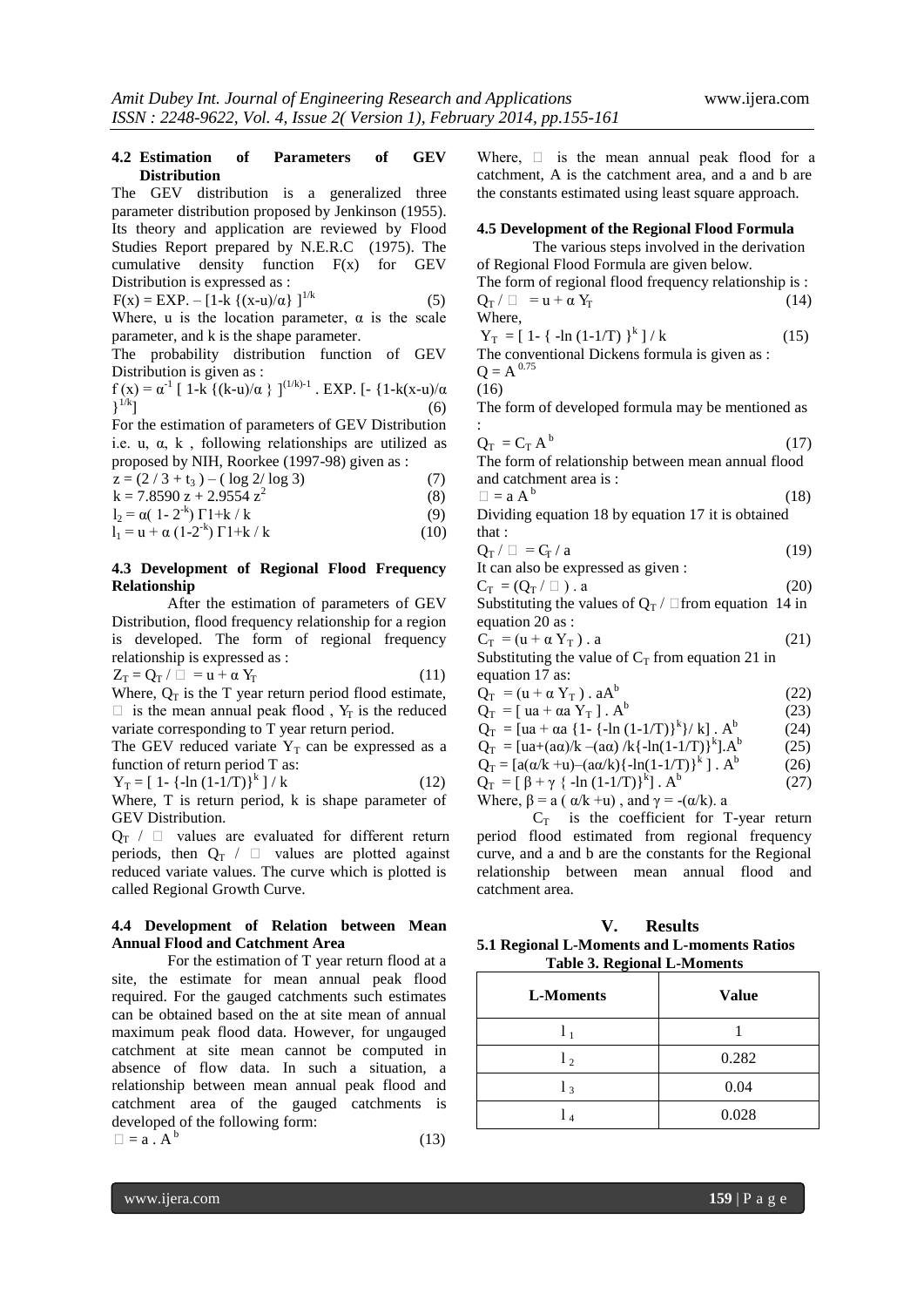# **Table 4. Regional L-Moments Ratios**

| <b>L-Moments Ratio</b> | Value  |
|------------------------|--------|
|                        | 0.334  |
| L2                     | 0.1505 |
|                        | 0.1109 |

#### **5.2 Estimated Parameters of GEV Distribution**

| <b>Parameters</b> | <b>Estimate</b> |
|-------------------|-----------------|
|                   | 0.718           |
|                   | 0.411           |
|                   | 0.03            |

## **5.3 Regional Growth Curve**

For estimating the value of flood for a return period in any ungauged catchment of Narmada Basin a regional flood frequency relationship has been developed based on Gumbel'sexterme value (GEV) distribution. The developed relationship is as follows:  $Q_T / Q_{(mean)} = 0.716 + 0.410 Y_T$  (28)

The  $r^2$  value for the developed curve has been obtained as 1.0 which shows the strongest correlation and its validity.



# **Figure 1 Regional growth curve**

#### **5.4 Mean Annual Flood – Catchment Area Relationship**

The relationship between mean annual flood and catchment area has been developed using the regression technique, and utilizing the data of 16

gauging sites in Narmada Basin. Following relationship has been derived:

 $Q_{(mean)} = 8.87 A^{0.698}$  (29) The  $r^2$  value of the above relationship is 0.945 which shows a strong correlation between the parameters Q(mean) and A and also the validity of equation.





www.ijera.com **160** | P a g e